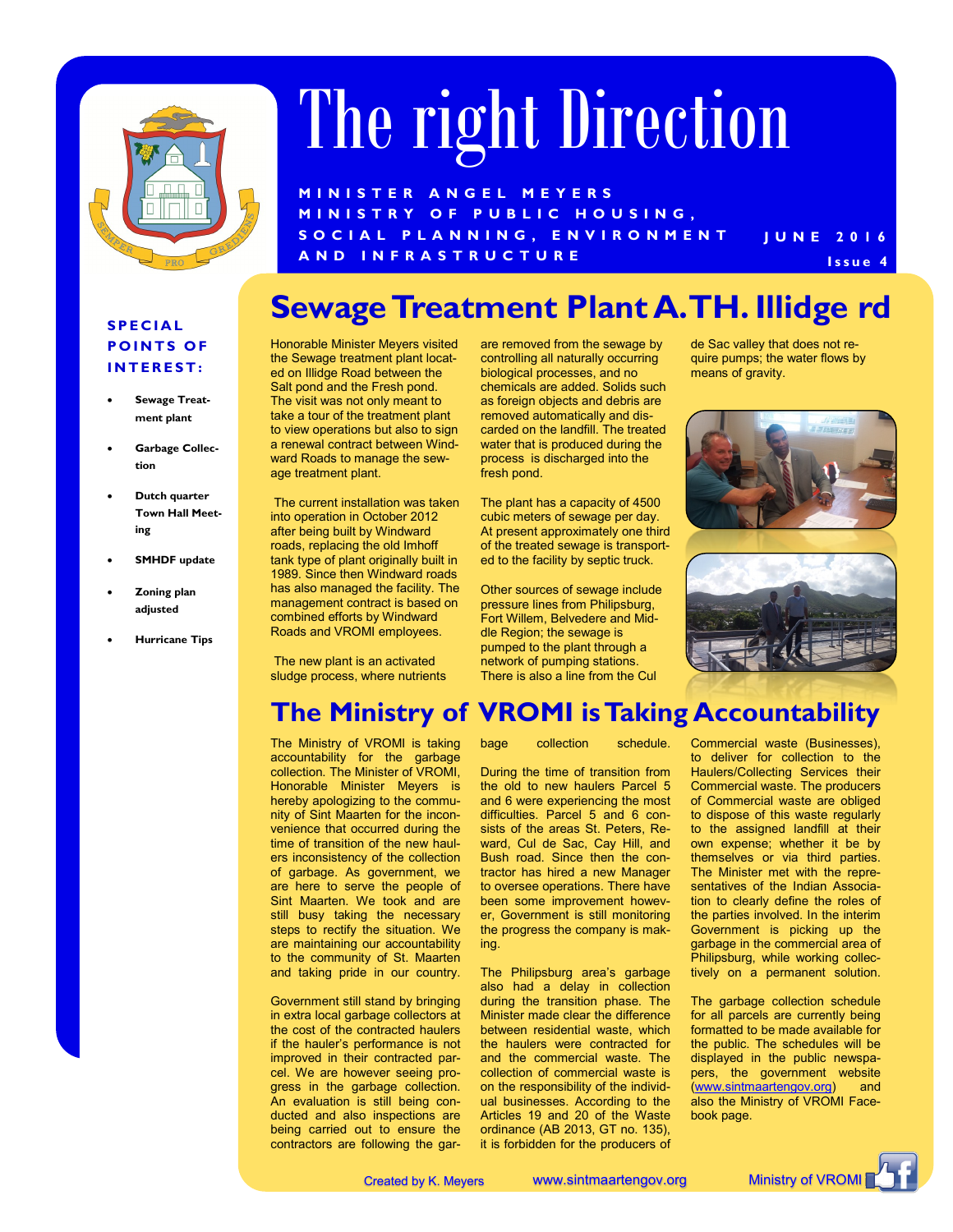**P A G E 2**

### **Dutch Quarter Town Hall Meeting**



The Government of St. Maarten hosted a public town hall meeting for Dutch

Quarter residents on Thursday May 12, 2016, in connection with the Dutch Quarter sewerage project, in the Community Center Zorg & Rust. The activities of the Dutch Quarter Sewerage project include;

- Improvement to the A. T Illidge road through construction of a new gravity sewer collector and new pump station
	- Construction of a sewer network, including house connections in communities
- Discharging of sewerage into the main sewer line to convey to the existing wastewater treatment plant
- Local upgrade of the drainage
- Upgrades, new pavement and sidewalks
- Install street lights

Install fire hydrants

The Dutch quarter area will benefit from this project by property values being increased, improved infrastructure and living conditions that brings at least 25% of the district out of a socially deprived situation, 75% reduction in waste water and drainage water on the streets and ultimately the impact will reduce smell, mud and incidence of diarrhea, and dengue in the district of Dutch Quarter. The project will also reduce traffic congestion at peak hours in adjacent side roads and the traffic flow.

Residents should keep in mind, during this project there will be traffic deviations leading to congestion, parts of A.T. Illidge road will be closed for works and traffic flow on secondary roads will be disrupted due to the civil works.

The Dutch Quarter Sewerage project will be financed by the 10 EDF, whom is the main European Union instrument for providing community development aid on St. Maarten.

Ī Π T Ī Ī Ī Ī

Ī Ī Ī

Π

Π

Π

The project will cost roughly 6 million Euro of which government will contribute at least 1.4 million euros. The project is expected to start on February 1st, 2017 with a duration of 24 months before completion.

In the weeks to come the public tender for the construction of the project will be published. The signing of the construction contract should take place in early December 2016.

To see the complete town hall meeting please visit the DCOMM TV Special;

<https://youtu.be/z8JABdZSmvk>

[https://youtu.be/ZaShHnM2M\\_U](https://youtu.be/ZaShHnM2M_U)



**SMHDF First Homeowner for the Year 2016**

Minister Angel Meyers presented the keys to the first homeowner for the year in the St. Maarten Housing Development Foundation (SMHDF) Belvedere Villas Sales Program. Marie Alexander is a long time tenant of the foundation. She was waitlisted for three years before this purchase of her

three bedroom/two bath house became a reality. The Foundation gifted her a chandelier to mark the milestone. Seven more tenants are soon to become homeowners under the program.



**THE RIGHT DIRECTION**